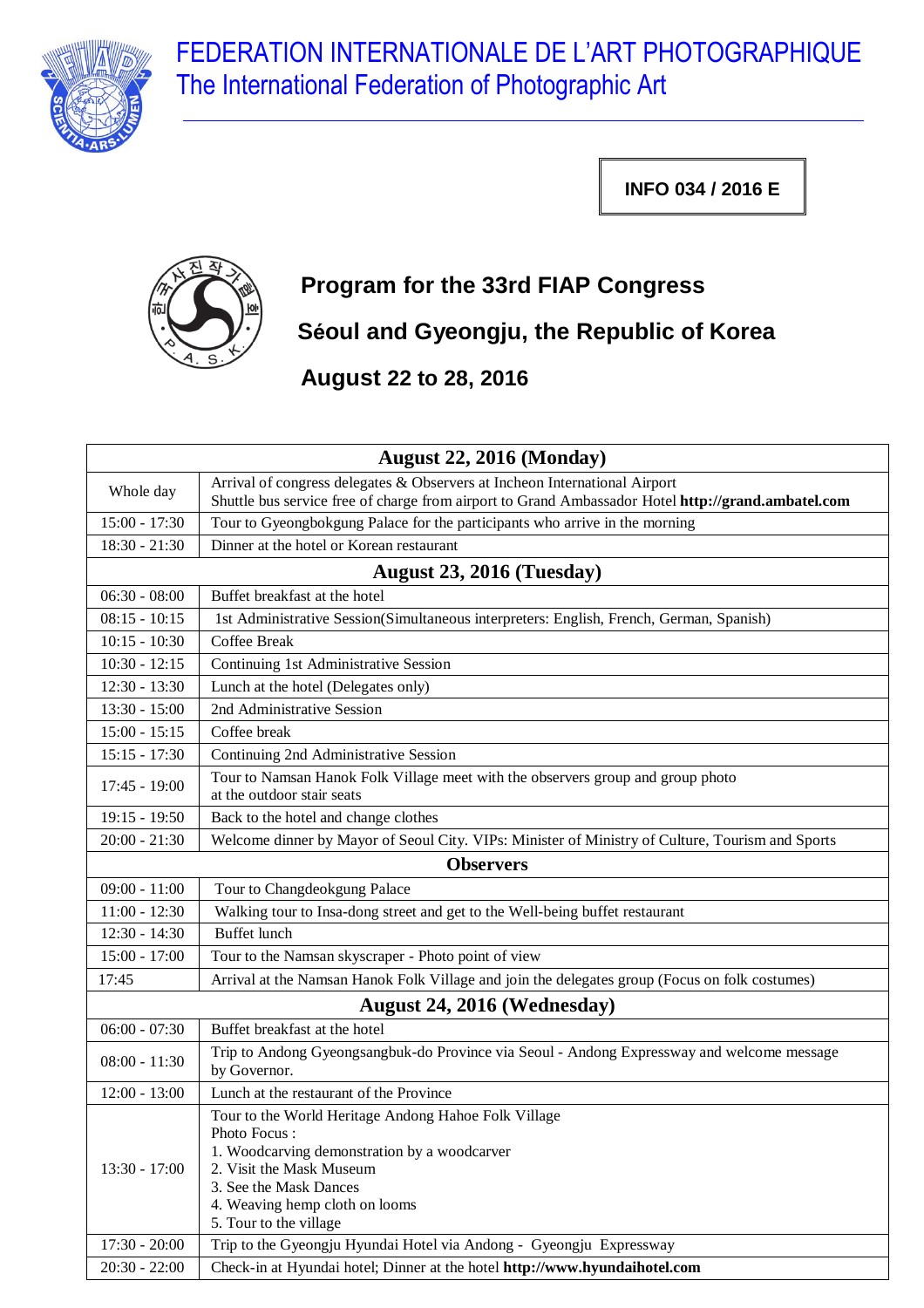| August 25, 2016 (Thursday) |                                                                                                                                                                                                                                           |  |
|----------------------------|-------------------------------------------------------------------------------------------------------------------------------------------------------------------------------------------------------------------------------------------|--|
| $06:30 - 08:30$            | Buffet breakfast at the hotel                                                                                                                                                                                                             |  |
| $09:00 - 12:30$            | Tour to the following spots: All are walking distance.<br>1. Donggung and Wolji Pond; 2. National Museum<br>3. Lotus field; 4. Flowers garden<br>5. Cheomsungdae (ancient weather observatory)<br>6. Cheonmachong (tour to a tomb inside) |  |
| $13:30 - 14:30$            | Lunch at Silla restaurant / Menu choices as the following:<br>1. Bibimbap - boiled rice with assorted mixtures<br>2. Samgyetang - young chicken broth with ginseng<br>3. Korean dishes<br>Note: We like to choose one of the above foods. |  |

| $15:00 - 17:00$  | Photo focus on the lawn at Daereungwon right across / Silla restaurant:<br>1. crane dance in costumes<br>2. dance with fans<br>3. farmers' folk band |
|------------------|------------------------------------------------------------------------------------------------------------------------------------------------------|
| $17:10 - 17:30$  | Return to the hotel                                                                                                                                  |
| $18:00 - 19:30$  | Ceremony for World Cup and Black & White Biennial Exhibition at the lobby of<br>the ball room and cocktail                                           |
| $19:30 - 21:20$  | Welcome dinner by Governor of Gyeongsangbuk-do                                                                                                       |
|                  | <b>August 26, 2016 (Friday)</b>                                                                                                                      |
| $06:00 - 07:00$  | Tour to Seokguram Grotto (Epitome of Buddhist Stone Sculpture)                                                                                       |
| $07:20 - 08:10$  | Tour to Bulkuksa Temple (The World Heritage)                                                                                                         |
| $08:20 - 08:40$  | Return to the hotel                                                                                                                                  |
| $08:50 - 09:30$  | Buffet breakfast at the hotel                                                                                                                        |
| $10:00 - 11:40$  | Trip to Pohang Homigot via Ulsan - Pohang Expressway                                                                                                 |
| $11:50 - 12:30$  | Tour the Homigot                                                                                                                                     |
| $12:40 - 14:00$  | Lunch at Korean restaurant                                                                                                                           |
| $14:30 - 16:30$  | Photo focus at Jukdo traditional market (2,000 shops)<br>This market has been 50 years and the best customary style market in Korea.                 |
| 16:40 - 17:30    | Trip to Daereungwon (Silla restaurant) via local road                                                                                                |
| $17:40 - 19:00$  | Rest and dinner at Silla restaurant                                                                                                                  |
| $19:20 - 20:20$  | Photo focus on night views at Donggung and Wolji Pond and Cheomsungdae(weather observatory)                                                          |
| $20:30 - 20:50$  | Return to the hotel                                                                                                                                  |
| $21:00 - 23:30$  | Best of the Best: Presentations of images by two authors at the hotel                                                                                |
|                  | August 27, 2016 (Saturday)                                                                                                                           |
| $06:30 - 08:00$  | Buffet breakfast at the hotel                                                                                                                        |
| $08:30 - 10:00$  | 3rd Administrative Session (Simultaneous interpreters: English, French, German, Spanish)                                                             |
| $10:15 - 10:30$  | Coffee break                                                                                                                                         |
| $10:30 - 12:15$  | Continuing 3rd Administrative Session                                                                                                                |
| $12:30 - 14:00$  | Lunch at the hotel (all participants)                                                                                                                |
| $14:00 - 18:00$  | Rest and photo focus on art performance at the outdoor garden                                                                                        |
| $19:00 - 02:00$  | Farewell dinner by Mayor of Gyeongju City Music and dance                                                                                            |
| <b>Observers</b> |                                                                                                                                                      |
| $09:00 - 10:00$  | Trip to the World Heritage Yangdong Folk Village via local road                                                                                      |
| $10:10 - 11:20$  | Tour to the village (Photo focus on costumes)                                                                                                        |
| $11:30 - 12:30$  | Trip back to the hotel                                                                                                                               |
| $12:30 - 14:00$  | Lunch at the hotel (all participants)                                                                                                                |
| Next itinerary   | Same as the above on August 27                                                                                                                       |